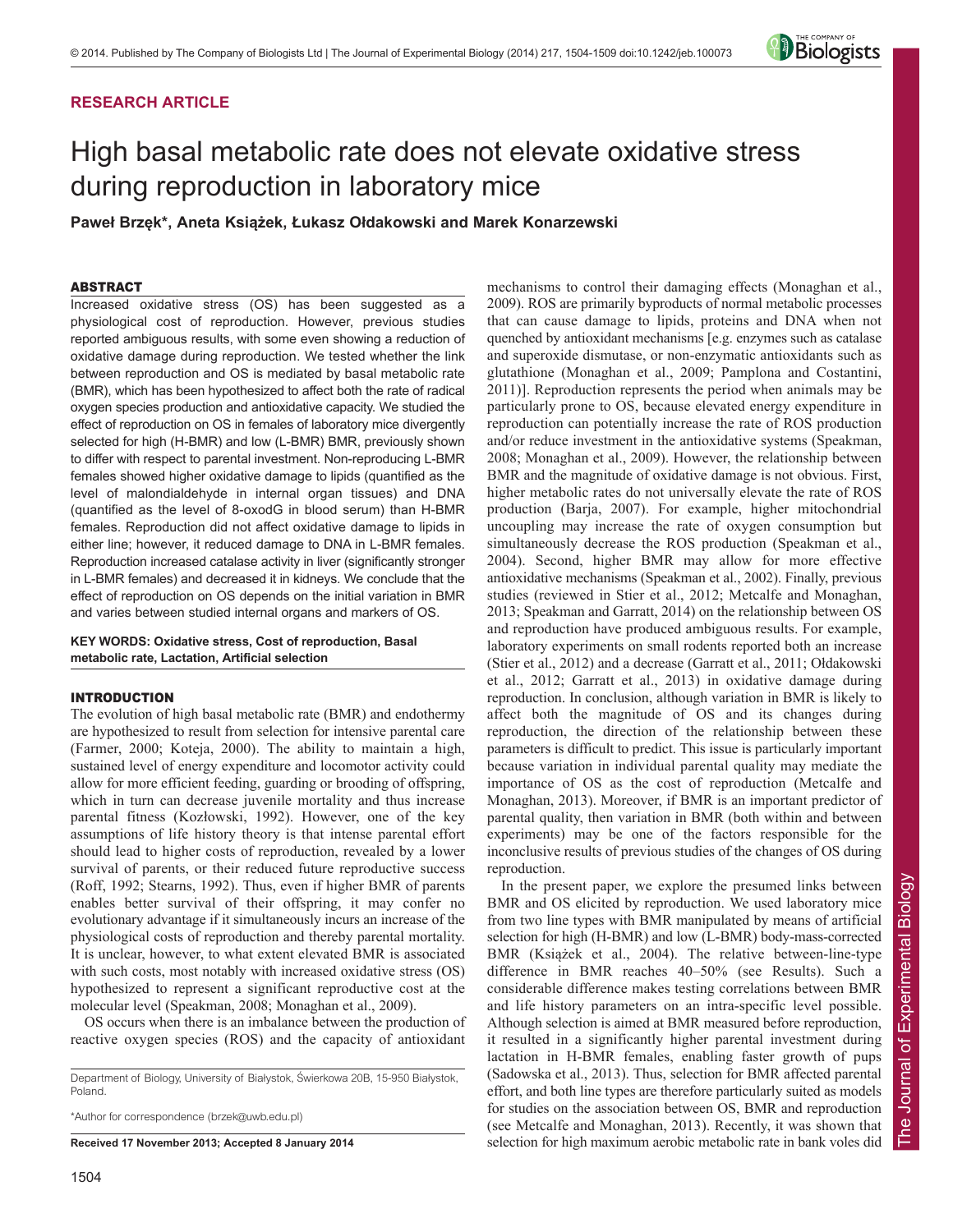| <b>List of symbols and abbreviations</b> |                                                                     |  |  |  |  |  |  |
|------------------------------------------|---------------------------------------------------------------------|--|--|--|--|--|--|
| $8$ -oxod $G$                            | 8-oxo-2'-deoxyguanosine                                             |  |  |  |  |  |  |
| <b>BMR</b>                               | basal metabolic rate                                                |  |  |  |  |  |  |
| d                                        | between-line-type difference                                        |  |  |  |  |  |  |
| $d_{\text{drift}}$                       | 95% confidence interval of d; between-line-type difference          |  |  |  |  |  |  |
|                                          | expected under effects of genetic drift and sampling error<br>alone |  |  |  |  |  |  |
| h <sup>2</sup>                           | heritability                                                        |  |  |  |  |  |  |
| H-BMR                                    | mice selected for high BMR                                          |  |  |  |  |  |  |
| $L-BMR$                                  | mice selected for low BMR                                           |  |  |  |  |  |  |
| <b>MDA</b>                               | malondialdehyde                                                     |  |  |  |  |  |  |
| OS.                                      | oxidative stress                                                    |  |  |  |  |  |  |
| <b>ROS</b>                               | reactive oxygen species                                             |  |  |  |  |  |  |

not affect the level of oxidative damage, though it elevated BMR (Ołdakowski et al., 2012). However, the difference in BMR between mice from H-BMR and L-BMR line types is approximately three times higher than between control and selected line types of bank voles (see Ołdakowski et al., 2012), and thus is more likely to reveal the effect of BMR on OS. Moreover, OS in females of bank vole was measured after weaning of their litters (Ołdakowski et al., 2012), whereas in the present experiment we assayed females at the peak lactation, when energetic costs of reproduction are highest.

In the present experiment, we predicted that: (1) if higher BMR increases the rate of ROS production and oxidative damage, the oxidative damage should be higher in non-reproducing H-BMR than L-BMR females. Moreover, elevated energy expenditures during reproduction are likely to further increase OS, particularly in H-BMR line type. (2) Alternatively, if higher BMR decreases the rate of ROS production (e.g. via more uncoupled mitochondria), enables more effective antioxidant mechanisms or is related to lower susceptibility to ROS-related damage, then non-reproducing H-BMR females should have lower oxidative damage than nonreproducing L-BMR females. Under such a scenario (positive correlation between BMR and antioxidative defence or ROS resistance and/or negative correlation between BMR and ROS production), elevated energy expenditures during reproduction may not affect or may even reduce oxidative damage. To test these hypotheses, we measured two parameters quantifying oxidative damage to different types of molecules (Monaghan et al., 2009) in reproducing and non-reproducing female mice of both line types: the level of malondialdehyde (MDA; the product of lipid peroxidation) in liver, kidneys and heart, and the concentration of 8 oxo-2′-deoxyguanosine (8-oxodG; the product of repair of ROSmediated damage of guanosine) in blood serum as markers of oxidative damage to lipids and DNA, respectively. We also measured the activity of catalase in liver and kidneys, an enzyme that represents an important component of antioxidative defence (Pamplona and Costantini, 2011).

### RESULTS

Body-mass-corrected BMR of reproducing females differed consistently between line types both before (least-square means  $\pm$  s.e.m.; H-BMR: 65.11±0.88 ml O<sub>2</sub> h<sup>-1</sup>, L-BMR:  $43.28 \pm 0.83$  ml O<sub>2</sub> h<sup>-1</sup>) and after first reproduction (H-BMR: 71.24±1.27 ml O<sub>2</sub> h<sup>-1</sup>, L-BMR: 54.53±1.16 ml O<sub>2</sub> h<sup>-1</sup>). A significant interaction between line type and order of measurement reveals that the effect of first reproduction on BMR was line-type-specific (Table 1). Indeed, BMR increased between measurements in the L-BMR  $(P=0.0002)$  but not in the H-BMR line type  $(P=0.96)$ . However, the standardized between-line type differences (*d*) were higher than their upper limit of 95% confidence interval  $(d<sub>drift</sub>)$  for

## **Table 1. Summary of ANOVA of the effect of line type (H-BMR versus L-BMR), order of measurement (before and after the first reproduction) and body mass on BMR**

|                                  |        | d.f. |          |
|----------------------------------|--------|------|----------|
| Line type                        | 261.41 | 1.36 | < 0.0001 |
| Order of measurement             | 574    | 1.56 | 0.02     |
| Line type × order of measurement | 20.16  | 1.56 | < 0.0001 |
| Body mass                        | 45.88  | 1.56 | < 0.0001 |

H-BMR (L-BMR), mice selected for high (low) basal metabolic rate.

BMR measured both before  $(d=5.11 \text{ versus } d_{drift}=0.71)$  and after  $(d=2.70 \text{ versus } d_{\text{drift}}=0.71)$  first reproduction, suggesting that the difference in BMR arose as a result of selection rather than genetic drift and was still highly significant in females after first reproduction.

Among non-reproducing females, all parameters quantifying oxidative damage were higher in mice from the L-BMR line type, and the magnitude of most differences between line types exceeded the values expected under the effect of genetic drift (Table 2, Fig. 1). Oxidative damage to lipids was unaffected by reproduction (Table 2, Fig. 1). There was a significant interaction between line type affiliation and reproductive status for the level of 8-oxodG in blood serum (Table 2, Fig. 1D): non-reproducing L-BMR females had higher level of 8-oxodG than H-BMR females ( $P=0.0004$ ), but this difference disappeared in reproducing females (*P*=0.86).

There was also a significant interaction between reproductive status and line type for the activity of catalase in liver (Table 2, Fig. 2A). A Tukey's test showed that the activity of catalase did not differ between non-reproducing females from L-BMR and H-BMR line types (*P*>0.99). Although it was elevated during reproduction in both line types, this increase was stronger in L-BMR than in H-BMR mice (Tukey's test, *P*<0.0001 and *P*=0.014, respectively), resulting in a significant difference between reproducing females from both line types (*P*=0.016). Catalase activity in the kidneys was not affected by the line type, and significantly decreased during reproduction in both line types (Table 2, Fig. 2B).

### **DISCUSSION**

Differences in BMR between line types of studied mice significantly affected all examined markers of oxidative damage; however, reproduction did not affect oxidative damage to lipids in internal organs, and the concentration of 8-oxodG in blood serum was reduced only in females with low BMR (Table 2, Fig. 1). For most traits quantifying oxidative damage, the magnitudes of phenotypic differences between line types for non-reproducing females were large enough to attribute them to selection on BMR, rather than genetic drift (Table 2). This finding agrees with the results of other studies suggesting that the resistance to OS may have a significant genetic component [e.g. Kim et al. (Kim et al., 2010) and studies cited therein]. Interestingly, in non-reproducing females, the level of oxidative damage was higher in L-BMR mice, whereas earlier studies reported positive inter- and intra-specific correlation between the concentration of 8-oxodG and basal and/or standard metabolic rate (Foksinski et al., 2004; Topp et al., 2008).

The results of the present study do not allow us to pinpoint the exact mechanisms underlying the effect of between-line-type variation in BMR on oxidative damage. However, the magnitude of oxidative damage reflects the balance between the rate of ROS generation and neutralization, susceptibility to ROS, and the efficiency of repair mechanisms (Monaghan et al., 2009). Betweenline type differences in BMR did not affect the activity of catalase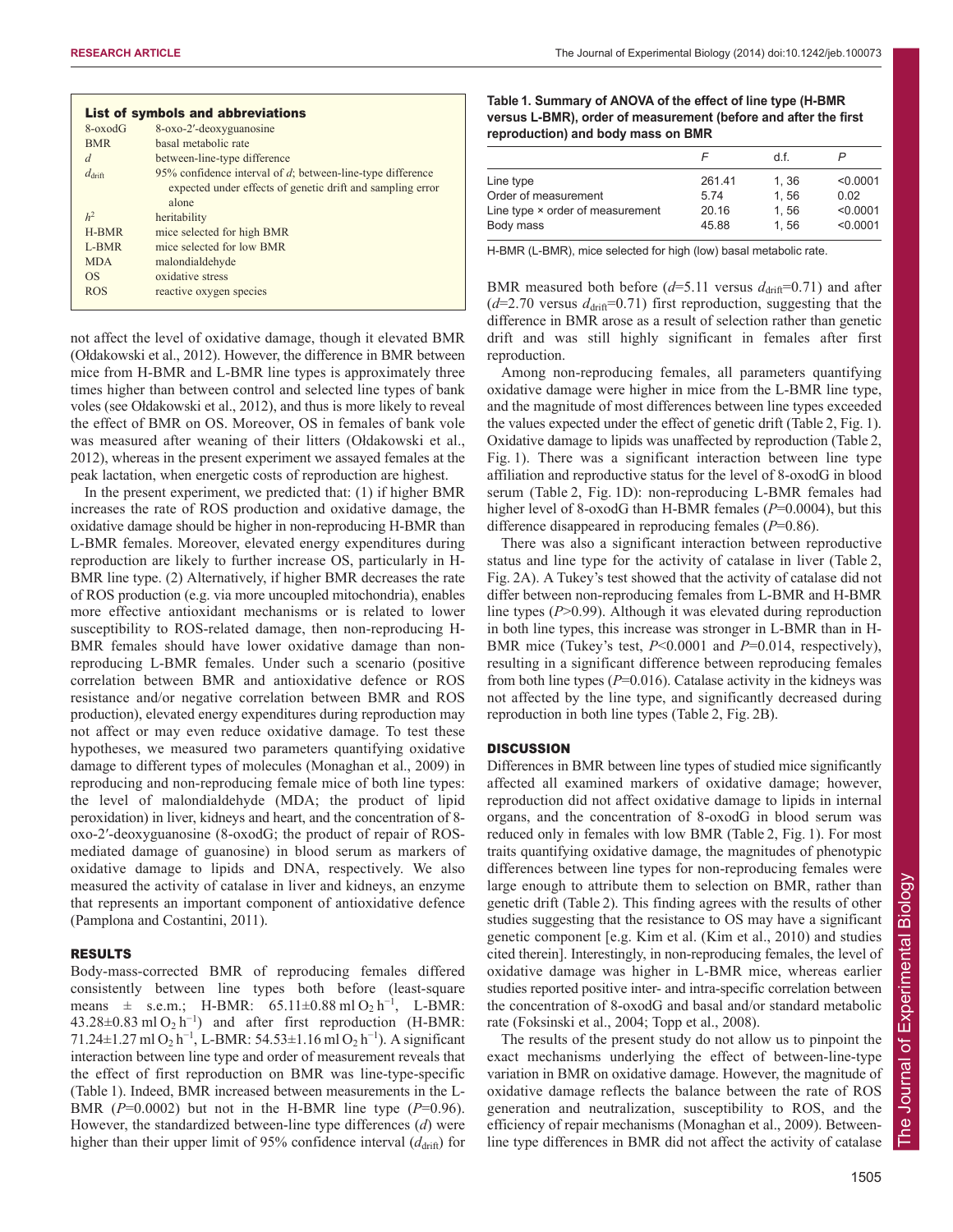|                                         | Reproductive status |       |          | Line type |       |        | Reproductive status × line type |       |       |      |
|-----------------------------------------|---------------------|-------|----------|-----------|-------|--------|---------------------------------|-------|-------|------|
|                                         | F                   | d.f.  | P        |           | d.f.  | P      |                                 | d.f.  | P     | d    |
| Content of MDA in liver                 | 2.07                | 1.104 | 0.15     | 9.81      | 1.104 | 0.0023 |                                 |       |       | 0.62 |
| Content of MDA in kidneys               | 0.73                | 1.102 | 0.39     | 13.28     | 1.102 | 0.0004 |                                 |       |       | 0.89 |
| Content of MDA in heart                 | 0.01                | 1.104 | 0.92     | 4.19      | 1.104 | 0.043  |                                 |       |       | 0.05 |
| Concentration of 8-oxodG in blood serum | 0.31                | 1.106 | 0.58     | 11.24     | 1.106 | 0.0011 | 4.69                            | 1.106 | 0.033 | 1.33 |
| Activity of catalase in liver           | 45.93               | 1.98  | < 0.0001 | 4.89      | 1.98  | 0.029  | 5.50                            | 1.98  | 0.021 |      |
| Activity of catalase in kidneys         | 58.43               | 1.107 | < 0.0001 | 0.20      | 1.107 | 0.66   |                                 |       |       |      |

### **Table 2. Summary of ANOVA of the effect of reproductive status (reproducing versus non-reproducing females) and line type (H-BMR versus L-BMR) on markers of oxidative damage and the activity of catalase**

Standardized between-line type differences *d* are shown for parameters with a significant effect of line type in non-reproducing females. An upper limit of 95% confidence interval of  $d_x$  ( $d_{drift}$ )=0.43 for heritability ( $h^2$ )=0.1 and  $d_{drift}$ =0.69 for  $h^2$ =0.4.

8-oxodG, 8-oxo-2′-deoxyguanosine; MDA, malondialdehyde.

in liver and kidneys (Fig. 2), and we have demonstrated previously that males of both line types did not differ with respect to antioxidative capacity of blood serum (Brzęk et al., 2012). Thus, lower oxidative damage in the H-BMR mice probably cannot be attributed to their enhanced antioxidative defences, at least those assayed here and previously (Brzęk et al., 2012). Alternatively, mice with high BMR may have lower rate of ROS production because of higher mitochondrial uncoupling (Speakman et al., 2004). Finally, L-BMR mice may be more susceptible to OS because of a higher proportion of ROS-susceptible polyunsaturated fatty acids in their cell membrane lipids (Brzęk et al., 2007). The products of lipid peroxidation may induce DNA damage (Evans and Cooke, 2006; Hulbert et al., 2007), and these mechanisms may explain the higher concentration of both MDA and 8-oxodG in L-BMR mice.

Our study is not the first that has reported no change or a reduction of oxidative damage in internal organs of reproducing rodents (Garratt et al., 2011; Ołdakowski et al., 2012; Garratt et al., 2013). The simplest explanation for the lack of increase in OS during reproduction is an improvement of antioxidative mechanisms. Indeed, we found a significant increase in the activity of catalase in the liver during reproduction (Fig. 2A), which agrees with observations of elevated level of glutathione (Garratt et al., 2011) and the activity of superoxide dismutase (Garratt et al., 2013) in the same organ. Moreover, the increase of catalase activity was significantly higher in L-BMR females. Such a pattern may indicate that elevated energy metabolism during reproduction triggered higher upregulation of ROS-neutralizing mechanisms in this line type, presumably to counterbalance a higher propensity to oxidative

damage incurred by their more ROS-susceptible cell membrane lipids (Brzęk et al., 2007). Unexpectedly, the activities of catalase in the kidneys were significantly reduced during reproduction, indicating that other antioxidative mechanisms must be responsible for the lack of increase in oxidative damage in this organ (compare Fig. 1B and Fig. 2B). This result also suggests that the effect of reproduction on antioxidative defences can vary even between vital organs, such as the liver and kidneys [similarly, the effect of reproduction on the activity of superoxide dismutase in Brandt's vole and Mongolian gerbil is tissue dependent (Yang et al., 2013; Xu et al., 2014)].

Although reproduction did not change the magnitude of oxidative damage to lipids in internal organs, it significantly reduced the concentration of 8-oxodG in blood serum of the L-BMR line type (Fig. 1D). However, the concentration of 8-oxodG in blood serum is a general marker of OS at the whole-body level, and imbalance between ROS production and neutralization may differ between organs (Garratt et al., 2011; Garratt et al., 2012; Speakman and Garratt, 2014). One possibility is that elevated energy metabolism during reproduction triggered an enhanced upregulation of ROSneutralizing mechanisms in the L-BMR line type, similar to the pattern observed for the catalase activity in the liver. Alternatively, whereas excretion rates of 8-oxodG in a steady state are largely unaffected by repair capacities (Loft et al., 2008) and thus mainly reflect the rate of DNA damage, one might hypothesize that reproduction reduced the activity of mechanisms excreting damaged DNA in the L-BMR line type. We cannot exclude such a scenario; however, we emphasize that it would mean that reproducing females



### **Fig. 1. Oxidative damage in experimental animals.**

Oxidative damage to lipids in liver (A), kidneys (B) and heart (C), and blood serum concentration of 8-oxodG (D). Means  $\pm$ s.e.m. are presented. MDA, malondialdehyde.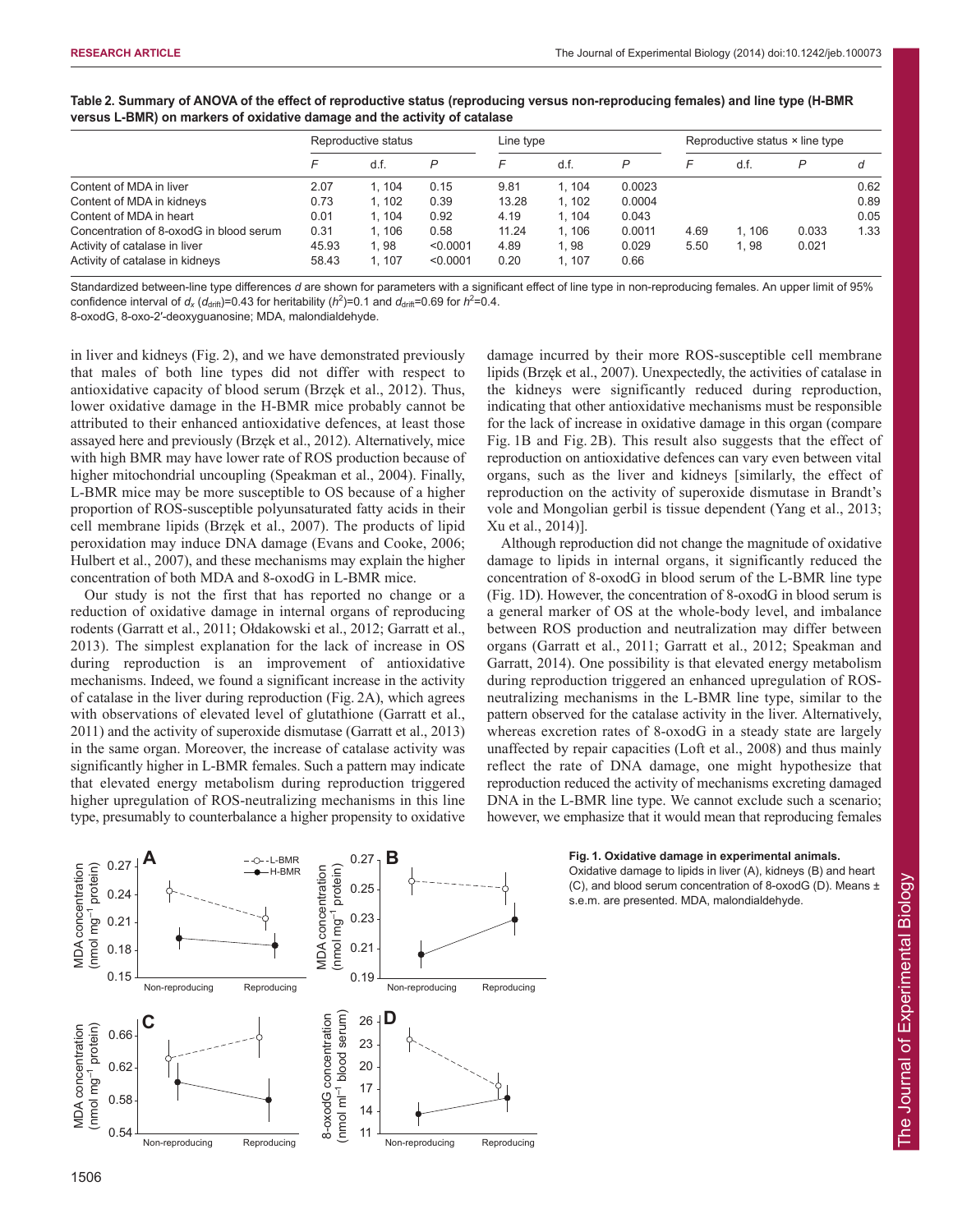

**Fig. 2. Activity of catalase in experimental animals.** Activity of catalase in liver (A) and kidneys (B). Means ± s.e.m. are presented.

from the L-BMR line type accumulated more mutagenic DNA lesions than females from the H-BMR line type, a pattern that still indicates that higher BMR does not result in relatively higher oxidative damage during reproduction.

To the best of our knowledge, this is the first analysis of the link between variation in BMR and changes in OS during reproduction. Our results have three important evolutionary implications. First, the observed patterns suggest that the evolution of high BMR and endothermy via selection for more effective parental care [as proposed in Koteja (Koteja, 2000)] does not necessarily elevate the costs of reproduction in terms of increased oxidative damage (as its value in reproducing H-BMR females never exceeded that observed in L-BMR females). In fact, our results suggest a negative association between energy expenditures and OS. An important caveat is that reproducing mice in our experiment had unlimited access to food, whereas the fitness effects of BMR are often contextdependent (Burton et al., 2011), and reproduction is more likely to increase OS when breeding individuals face limited food resources (Fletcher et al., 2013) or must cope with additional stresses (van de Crommenacker et al., 2012). However, reproducing females from the H-BMR line type cope better with lower ambient temperature than those from the L-BMR line type (Sadowska et al., 2013). Thus, it is unlikely that even under worse conditions, elevated OS in the H-BMR line type would counter-balance profits resulting from better parental care. Second, results for DNA damage and the activity of catalase in the liver show that the initial differences in BMR can affect how parameters related to OS change during reproduction, confirming that inter-individual variation may be important in studies of the link between OS and the cost of reproduction (Metcalfe and Monaghan, 2013). Thus, we recommend that – whenever possible – future studies on the association between the costs of reproduction and OS should take into account systematic variation in the level of basal energy expenditures (such as BMR) specific to the studied organisms. Finally, contrasting directions of changes of the catalase activity in the liver and kidneys during reproduction (without simultaneous changes in markers of OS in these organs) suggest the presence of significant variation between organs in the activation of antioxidative mechanisms during

reproduction, a pattern also found in other recent studies (Yang et al., 2013; Speakman and Garratt, 2014; Xu et al., 2014).

# MATERIALS AND METHODS

## Animals and their maintenance

Subjects in our experiment were female Swiss-Webster mice (*Mus musculus* Linnaeus 1758) from generation 36 of an artificial selection experiment for high and low body-mass-corrected BMR. The selection experiment and the BMR assays are described in detail elsewhere (Książek et al., 2004; Gębczyński and Konarzewski, 2009). Briefly, males and females characterized by the highest and lowest mass-corrected BMR measured at age 12–16 weeks were chosen as progenitors of the H-BMR and L-BMR line types, respectively. A similar procedure was repeated in subsequent offspring generations, yielding significant differentiation of the line types with respect to BMR, without simultaneous changes in body mass. Although the described selection experiment has no replication, between-line-type differences in BMR and several other traits have been shown several times to be large enough to claim that they represent a genuine change in frequencies of alleles directly related to BMR rather than genetic drift (Książek et al., 2004; Brzęk et al., 2007; Gębczyński and Konarzewski, 2009).

Throughout the course of the selection experiment, mice were maintained in a climatic chamber at an ambient temperature of 23°C under a 12 h:12 h light:dark cycle, and were offered water and food *ad libitum* (Murine Laboratory Chow, Labofeed H, Wytwórnia Pasz A. Morawski, Kcynia, Poland). The same conditions were applied during the present experiment.

### Experimental procedures

Following BMR measurements, being a part of the selection procedure, females used in the present study were assigned randomly to reproducing and non-reproducing (control) treatments. Virgin, non-reproducing females (32 in the H-BMR and 30 in the L-BMR line type) were maintained in separate cages. Reproducing females (23 in the H-BMR and 26 in the L-BMR line type) were concurrently bred at 22 weeks of age (this reproduction was a part of our selection procedure). After weaning they were paired again with males from their respective line types and gave birth at 30 weeks of age (males were removed before parturition). Cages were bedded with sawdust and provided with paper towels for nest construction. Litter size did not differ between line types (*P*>0.05 for both reproductive attempts).

All females were killed on day 17 of the second lactation of reproducing dams by cervical dislocation, and their liver, kidneys and heart were dissected and immediately frozen in liquid nitrogen. Blood samples were taken and centrifuged to collect blood serum. All samples were stored at −80°C. Samples from control females were collected at the same age as in reproducing females.

Measurements of resting metabolic rate in reproducing females do not represent BMR (i.e. the primary target of artificial selection) because they include the cost of pregnancy or milk synthesis. Therefore, we did not quantify metabolic rate of females during reproduction. However, to estimate whether the between-line-type difference in BMR was still significant after the first reproduction, we measured BMR in reproducing females right after the weaning of their first litter and compared this with values found in the same individuals before the experiment [see Książek et al. (Książek et al., 2004) for a description of the BMR assays].

All experimental procedures were accepted by the by the Local Ethical Committee in Białystok (permission 12/2009).

### Analysis of oxidative damage and catalase activity

MDA was measured by means of the NWK-MDA01 assay kit (Northwest Life Science Specialties LCC, Vancouver, WA, USA) according to the manufacturer's instructions (before spectrophotometric analyses, samples were extracted with butane-pyridine mixture v/v 15:1). Catalase activity was assayed according to the method of Aebi (Aebi, 1983). Protein content in the supernatant was determined by means of the Lowry method using a Sigma Aldrich TP0300 kit (Sigma-Aldrich, St Louis, MO, USA). Repeatability of all assays was *r*≥0.9 (with the exception for protein content in heart, where  $r=0.83$ ). MDA concentration was expressed in nmol mg<sup>-1</sup>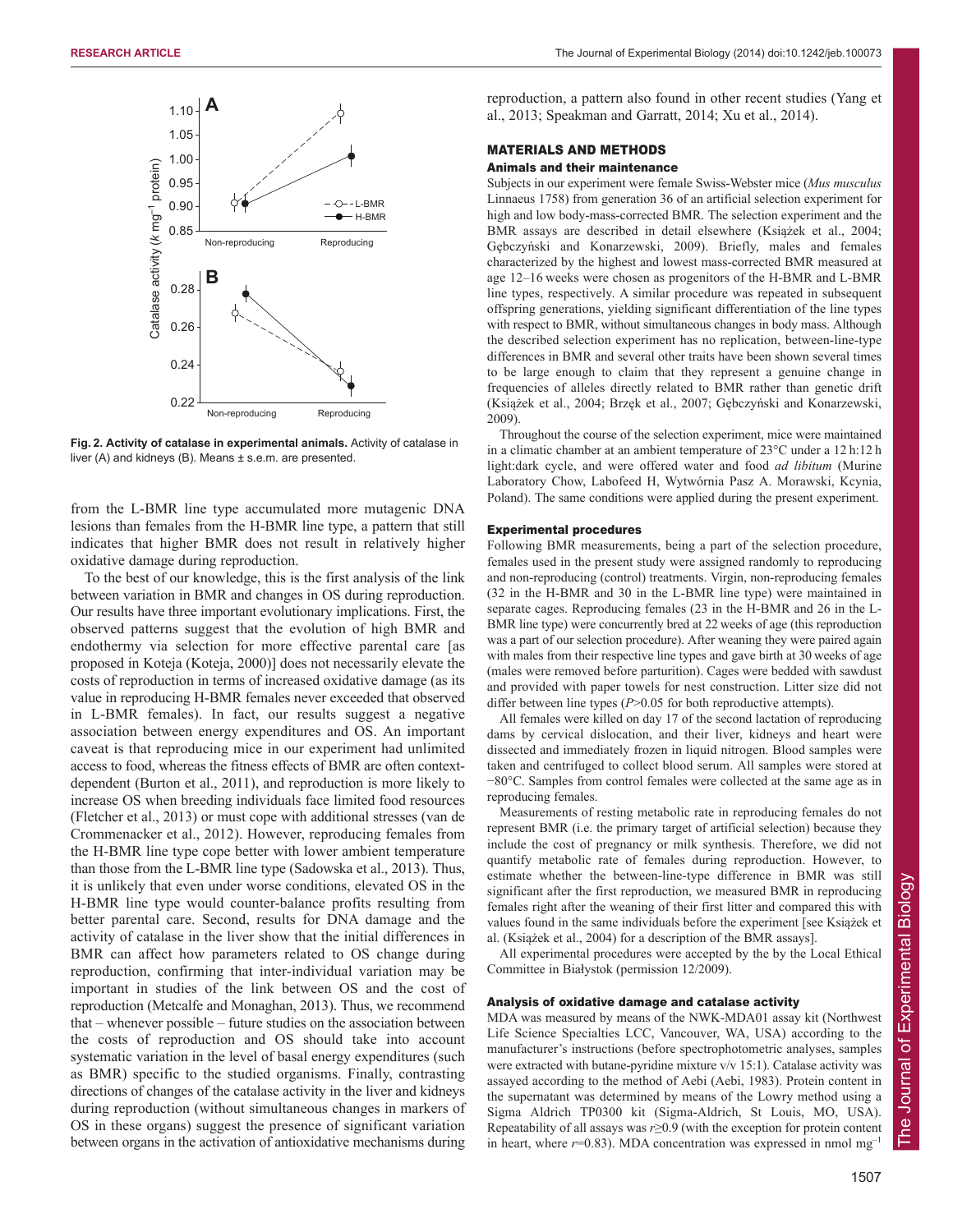protein, and catalase activity was expressed [following recommendation by Aebi (Aebi, 1983)] as the rate constant of a first-order reaction (*k*) per milligram protein.

The concentration of 8-oxodG in blood serum was quantified with the Trevigen HT 8-oxodG ELISA kit (4370-096-K; Trevigen Inc., Gaithersburg, MD, USA; analyzed in duplicate,  $r > 0.93$ ), and expressed as nanograms of 8-oxodG per milliliter blood serum. Immunoassays may overestimate 8 oxodG content (Cooke et al., 2008; Cadet et al., 2011); still, they can be a reliable test (Cooke et al., 2006), particularly when the aim of the study is to compare the relative level of 8-oxodG in different groups (Cooke et al., 2008).

Sample sizes for different assays differed because of limitations in the quantity of sample available for analysis, but the number of non-analyzed animals never exceeded two per group.

### Data analysis

Variables were analyzed with an ANOVA with line type, reproductive status (reproducing versus non-reproducing females) and the order of measurements (first and second, for changes in BMR between two measurements) as main factors, their respective interaction terms as main factors, and the family affiliation (nested within line type) as a random factor. Body mass was added as a covariate in analyses of BMR. Besides line type and reproductive status, all other terms were included in the final model only when significant (*P*<0.05). We subsequently tested betweengroup differences by means of a Tukey's *post hoc* test. The magnitude of oxidative damage in lipids in liver, the concentration of 8-oxodG, and BMR were log-transformed, and catalase activity in liver was exponentially transformed before analyses to improve homogeneity of variance. All analyses were carried using procedure MIXED in SAS software.

Mice for this study came from a selection experiment without replicated lines. Therefore, the observed differences between line types might have arisen as a result of genetic drift rather than representing a genuine effect of artificial selection. To control for the possible effect of genetic drift, we analysed the between-line-type differences in markers of oxidative damage in non-reproducing females according to Henderson's guidelines (Henderson, 1997; Konarzewski et al., 2005). We also analyzed in the same way BMR measured in reproducing females before and after first reproduction to check whether the between-line-type difference in BMR caused by selection was still significant before the second reproduction, when OS was quantified. First, we expressed the magnitude of difference between H-BMR and L-BMR line types for a given trait *X* as the difference between the within-line-type mean values divided by the weighted phenotypes  $(d_X)$  (see Konarzewski et al., 2005). Then, we estimated the  $95\%$ confidence intervals for  $d_x$ , i.e. the magnitude of between-line-type difference expected under effects of genetic drift and sampling error alone (hereafter  $d<sub>drift</sub>$ ), using eqn 16 from Henderson (Henderson, 1997):

$$
d_{\text{drift}} = 2\sqrt{\left(h_X^2 F + 1/n\right)},\tag{1}
$$

where  $h_X^2$  is the narrow-sense heritability of analyzed trait *X*, *F* is the inbreeding coefficient  $(F=0.25$  in generation F36 of the studied selection experiment, calculated from eqn 3.5 from Falconer and Mackay (Falconer and Mackay, 1996)], and *n* is the number of families used for studying the particular trait. We assumed  $h^2$ =0.4 for BMR (Konarzewski et al., 2005); however, we are aware of only one estimate of heritability for parameters we used to quantify oxidative damage  $[h^2=0.17$  calculated for 8-oxodG urinary content in humans (Broedbaek et al., 2011)]. Therefore, we calculated  $d_{\text{drift}}$ assuming either low  $(h^2=0.1)$  or high  $(h^2=0.4)$  heritability of studied parameters. All differences where  $d>d_{\text{drift}}$  can be ascribed to a selection effect, rather than genetic drift. We emphasize that all calculated  $d_{\text{drift}}$  values for *h*2 <0.7 were lower than values of *d* estimated for BMR, MDA content in kidneys, and 8-oxodG (see Results), and thus  $d$  is  $> d_{\text{drift}}$  for these traits even if assumed values of the narrow-sense heritability were inaccurate.

#### **Acknowledgements**

We thank M. Lewoc, B. Lewończuk, S. Płonowski, P. Selewestruk and U. Wysocka for technical assistance in carrying out our experiment and analysis of data, and G. Bartosz and B. Kozłowska-Szerenos for advice and help in biochemical analyses. K. D. Kohl and K. O'Hara helped to edit an earlier version of the paper.

The authors declare no competing financial interests.

#### **Author contributions**

P.B. and M.K. developed the concept of the study. P.B. performed the experiment. P.B., A.K. and Ł.O. carried out biochemical analyses. P.B. carried out statistical analysis of results. P.B., A.K. and M.K. prepared the paper. All authors approved the final manuscript.

### **Funding**

This work was supported by the Polish Ministry of Science and Higher Education [grant number N N304 221037 to P.B.].

#### **References**

**Aebi, H. E.** (1983). Catalase. In *Methods of Enzymatic Analysis* (ed. H. U. Bergmeyer), pp. 273-286. Weinheim: Verlag Chemie.

- **Barja, G.** (2007). Mitochondrial oxygen consumption and reactive oxygen species production are independently modulated: implications for aging studies. *Rejuvenation Res.* **10**, 215-224.
- **Broedbaek, K., Ribel-Madsen, R., Henriksen, T., Weimann, A., Petersen, M., Andersen, J. T., Afzal, S., Hjelvang, B., Roberts, L. J., II, Vaag, A. et al.** (2011). Genetic and environmental influences on oxidative damage assessed in elderly Danish twins. *Free Radic. Biol. Med.* **50**, 1488-1491.
- **Brzęk, P., Bielawska, K., Książek, A. and Konarzewski, M.** (2007). Anatomic and molecular correlates of divergent selection for basal metabolic rate in laboratory mice. *Physiol. Biochem. Zool.* **80**, 491-499.
- **Brzęk, P., Książek, A., Dobrzyń, A. and Konarzewski, M.** (2012). Effect of dietary restriction on metabolic, anatomic and molecular traits in mice depends on the initial level of basal metabolic rate. *J. Exp. Biol.* **215**, 3191-3199.
- **Burton, T., Killen, S. S., Armstrong, J. D. and Metcalfe, N. B.** (2011). What causes intraspecific variation in resting metabolic rate and what are its ecological consequences? *Proc. Biol. Sci.* **278**, 3465-3473.
- **Cadet, J., Douki, T. and Ravanat, J. L.** (2011). Measurement of oxidatively generated base damage in cellular DNA. *Mutat. Res.* **711**, 3-12.
- **Cooke, M. S., Olinski, R. and Evans, M. D.** (2006). Does measurement of oxidative damage to DNA have clinical significance? *Clin. Chim. Acta* **365**, 30-49.
- **Cooke, M. S., Olinski, R., Loft, S. and European Standards Committee on Urinary (DNA) Lesion Analysis** (2008). Measurement and meaning of oxidatively modified DNA lesions in urine. *Cancer Epidemiol. Biomarkers Prev.* **17**, 3-14.
- **Evans, M. and Cooke, M.** (2006). Lipid- and protein-mediated oxidative damage to DNA. In *Oxidative Stress, Disease and Cancer* (ed. K. K. Singh), pp. 201-252. London: Imperial College Press.
- **Falconer, D. S. and Mackay, T. F. C.** (1996). *Introduction to Quantitative Genetics*. Harlow: Longman.
- **Farmer, C. G.** (2000). Parental care: the key to understanding endothermy and other convergent features in birds and mammals. *Am. Nat.* **155**, 326-334.
- **Fletcher, Q. E., Selman, C., Boutin, S., McAdam, A. G., Woods, S. B., Seo, A. Y., Leeuwenburgh, C., Speakman, J. R. and Humphries, M. M.** (2013). Oxidative damage increases with reproductive energy expenditure and is reduced by foodsupplementation. *Evolution* **67**, 1527-1536.
- **Foksinski, M., Rozalski, R., Guz, J., Ruszkowska, B., Sztukowska, P., Piwowarski, M., Klungland, A. and Olinski, R.** (2004). Urinary excretion of DNA repair products correlates with metabolic rates as well as with maximum life spans of different mammalian species. *Free Radic. Biol. Med.* **37**, 1449-1454.
- **Garratt, M., Vasilaki, A., Stockley, P., McArdle, F., Jackson, M. and Hurst, J. L.** (2011). Is oxidative stress a physiological cost of reproduction? An experimental test in house mice. *Proc. Biol. Sci.* **278**, 1098-1106.
- **Garratt, M., McArdle, F., Stockley, P., Vasilaki, A., Beynon, R. J., Jackson, M. J. and Hurst, J. L.** (2012). Tissue-dependent changes in oxidative damage with male reproductive effort in house mice. *Funct. Ecol.* **26**, 423-433.
- **Garratt, M., Pichaud, N., King, E. D. A. and Brooks, R. C.** (2013). Physiological adaptations to reproduction. I. Experimentally increasing litter size enhances aspects of antioxidant defence but does not cause oxidative damage in mice. *J. Exp. Biol.* **216**, 2879-2888.
- **Gębczyński, A. K. and Konarzewski, M.** (2009). Locomotor activity of mice divergently selected for basal metabolic rate: a test of hypotheses on the evolution of endothermy. *J. Evol. Biol.* **22**, 1212-1220.
- **Henderson, N. D.** (1997). Spurious associations in unreplicated selected lines. *Behav. Genet.* **27**, 145-154.
- **Hulbert, A. J., Pamplona, R., Buffenstein, R. and Buttemer, W. A.** (2007). Life and death: metabolic rate, membrane composition, and life span of animals. *Physiol. Rev.* **87**, 1175-1213.
- **Kim, S. Y., Noguera, J. C., Morales, J. and Velando, A.** (2010). Heritability of resistance to oxidative stress in early life. *J. Evol. Biol.* **23**, 769-775.
- **Konarzewski, M., Książek, A. and Łapo, I. B.** (2005). Artificial selection on metabolic rates and related traits in rodents. *Integr. Comp. Biol.* **45**, 416-425.
- **Koteja, P.** (2000). Energy assimilation, parental care and the evolution of endothermy. *Proc. Biol. Sci.* **267**, 479-484.
- **Kozłowski, J.** (1992). Optimal allocation of resources to growth and reproduction: Implications for age and size at maturity. *Trends Ecol. Evol.* **7**, 15-19.
- **Książek, A., Konarzewski, M. and Łapo, I. B.** (2004). Anatomic and energetic correlates of divergent selection for basal metabolic rate in laboratory mice. *Physiol. Biochem. Zool.* **77**, 890-899.